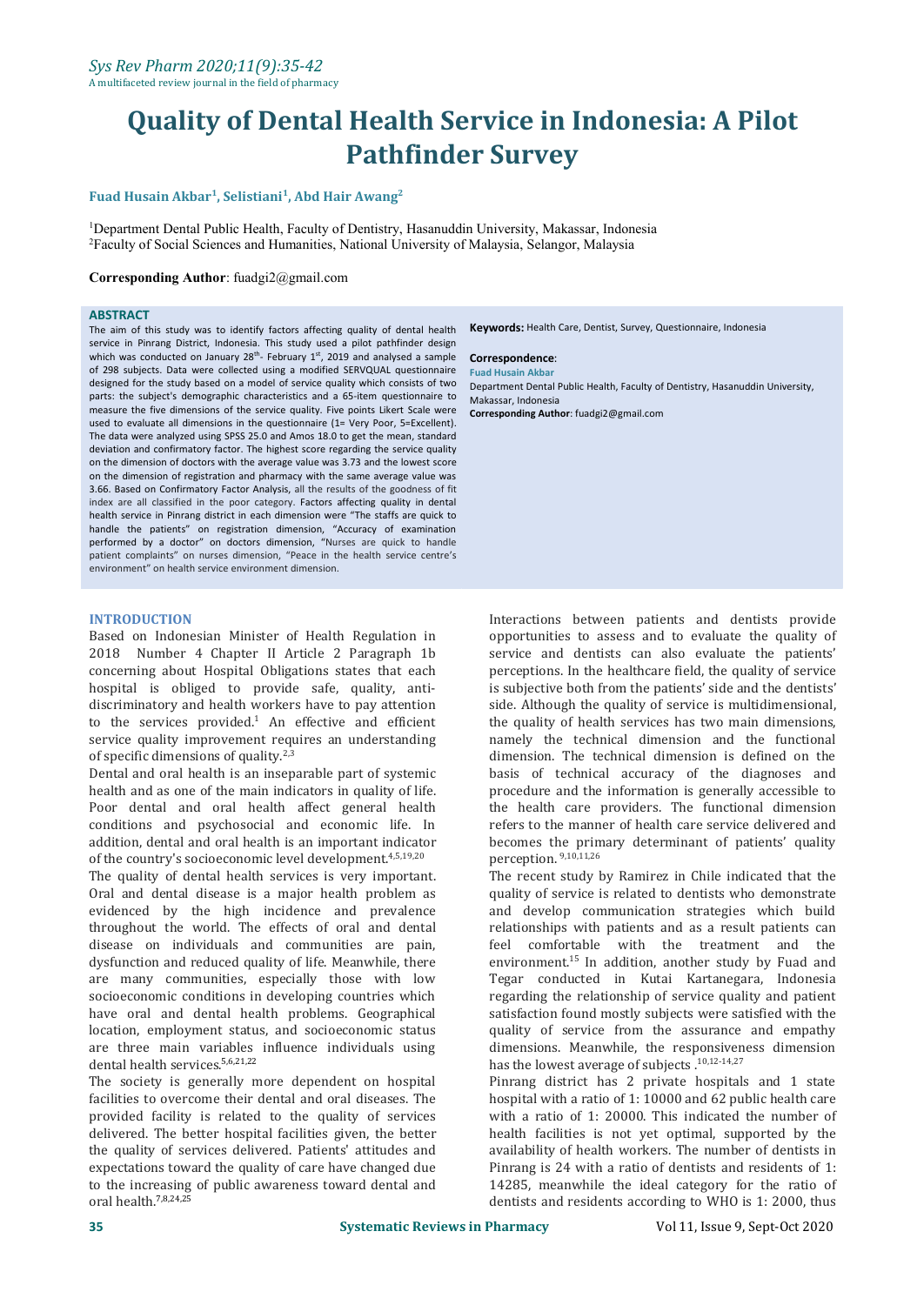indicating a lack of dentists in remote areas which impacted in quality of health service delivered.<sup>18</sup>

There have been various studies on the quality of dental health services but, there has been no previous research on the quality of dental health services in Pinrang district. In this context, this study aimed to determine the factors affecting the quality of dental health services in urban and rural areas in Pinrang district, South Sulawesi, Indonesia.

#### **MATERIAL AND METHODS**

#### **Study Design**

This is a cross-sectional study and used pilot pathfinder design by estimating the size of the sample based on age category in the location representing urban and rural areas. The data was collected in Wattangsawitto and Mattirobulu subdistricts, Pinrang district, South Sulawesi, Indonesia on January 28<sup>th</sup> – February 1<sup>st</sup> 2019. The con the abso inclusion criteria are the patients who have received dental and or medical services from dental clinics in hospitals or public health centres in Pinrang district and are capable of filling the questionnaire. The exclusion criteria are the patients who did not return or did not complete the questionnaire. The collected subject is 298 from a purposive sampling method.

#### **Data Collection**

The data were collected using modified SERVQUAL based on previous model service quality.<sup>10</sup> The questionnaire consist of two parts : patient demographic characteristics (such as gender, location, education, occupation, insurance status, etc) and five dimensions of service (registration, doctor, nurse, pharmacy, and environment of health service center) with the total of 56 questions. Each question had 5 alternative answers which used Likert scale as follows : (Code 5 = excellent, 4 = very good,  $3 = \text{good}$ ,  $2 = \text{fair}$ , and  $1 = \text{poor}$ ).<sup>28</sup> The average value on each dimensions were categorized in Low : 1-2.33, Medium : 2.34-3.66, High : 3.67-5.00.<sup>40</sup>

#### **Data analysis**

Data were analyzed using SPSS Statistics for Windows Software, version 25 (IBM Corp., Armonk, NY, USA) and Analysis of Moment Structure 18.0. Descriptive statistics were used to calculate the frequencies, mean, and standard deviation. CFA were used to analyze whether the collected data fit with the model and total sample. Factor analysis that is investigated in CFA is Root Mean Squared Error of Approximation (RMSEA), Comparative Fit Index (CFI), Incremental Fit Index (IFI), Goodness of Fit Index (GFI), Adjusted of Fit Index (AGFI), the degree of freedom (Df) and χ23.

#### **RESULT**

Table 1 showing the subject characteristics. The most subject was female (25.2%), 18-24 years old (26.56%), graduated from elementary school (25.2%), graduated from elementary school (25.2%), unemployment (52.0%), living in urban or Pinrang district (61.1%).

Table 2 showing the questionnaire results of 56 items the lack of with 5 dimensions consist of factors affecting dental to take with 5 dimensions consist of factors affecting dental service quality in Pinrang district, from the patient's point of view. The most important thing of each dimensions were "Patients do not need a long time to register " (3.69) on registration, "Neatness, cleanliness,

and uniformity of doctor's clothing" (3.80) on doctors, "The nurse maintains patient's confidentiality" (3.73) on nurses, "Neatness, cleanliness, and uniformity of clothes of pharmacy staffs" (3.71) on pharmacy and "Cleanliness of the health service center's environment" (3.74) on environment of health service center.

According to Table 3, the health services quality was assessed based on the dimension of registration, doctors, nurses, pharmacy, and the environment of the health service center. From the five dimensions assessed regarding the quality of health service, the dimension which gained the highest average value on the dimension of doctors was 3.73 and the dimension which gained the lowest average on the dimension of registration and pharmacy was 3.66. According to Table 4 and Figure 1 which showed a model of confirming factors in the quality of health service centers in Pinrang District. Based on the absolute Goodness of Fit index χ2 of 12428.08 which indicates less good. The value of significance probability is 0,000 while the standard value is ≥0.05 and indicates the value of the possibility of entering into the poor category. The GFI value on the model is 0.436 while the normal value is ≥0.90 so it belongs to the poor category. with degrees of freedom 8.40. The AGFI value on the model is 0.391 while the normal value is ≥0.90 so that the AGFI value in this survey belongs to the poor category. CFI showed the suitability of a good model when it approaches ≥0.90. The TLI value on the model is 0.747 while the normal value is≥0.95 and this indicates TLI in the less good category. This survey method also shows the RMSEA value of 0.158 with a normal value of .080.08 which means the suitability of the model is not good. With all the results of the goodness of fit index which are all classified in poor categories, it is concluded that these criteria as a fit requirement of a model have not been reached and are declared to be less fit.The results of data which are less fit indicate that the theoretical model of the subject data has poor suitability and cannot be used as a predictor of the theoretical model. The results of this study indicate the dimensions of nurses (regression weights of 0.98), and the responsiveness dimension has the lowest effect (regression weight 0.89) on dental service quality in Pinrang district. Each item has no statistical relationship.

#### **DISCUSSION**

Based on the results of a survey conducted in Pinrang District, it was shown that patients who had more dental care in health facilities were patients in the 18-24-year age group and were generally female. This is in accordance with previous studies conducted in India, Pakistan and Bantaeng District stating that more female<br>patients visit health facilities than male patients visit health facilities than male patients.10,16,29,33,34

In this study, the majority of subjects in urban locations were more likely to visit health care centers both in health centers and hospitals than subjects in rural areas. This is due to the health service center in rural locations unable to meet the expectations of the patients and also the lack of enthusiasm from the subjects in rural locations<br>to take part in surveys conducted by to take part in surveys conducted by researchers.17,41,30,42,43

The dimension of doctors has the highest average value. Good service from hospital staff including the number of doctors who are sufficient to provide services can affect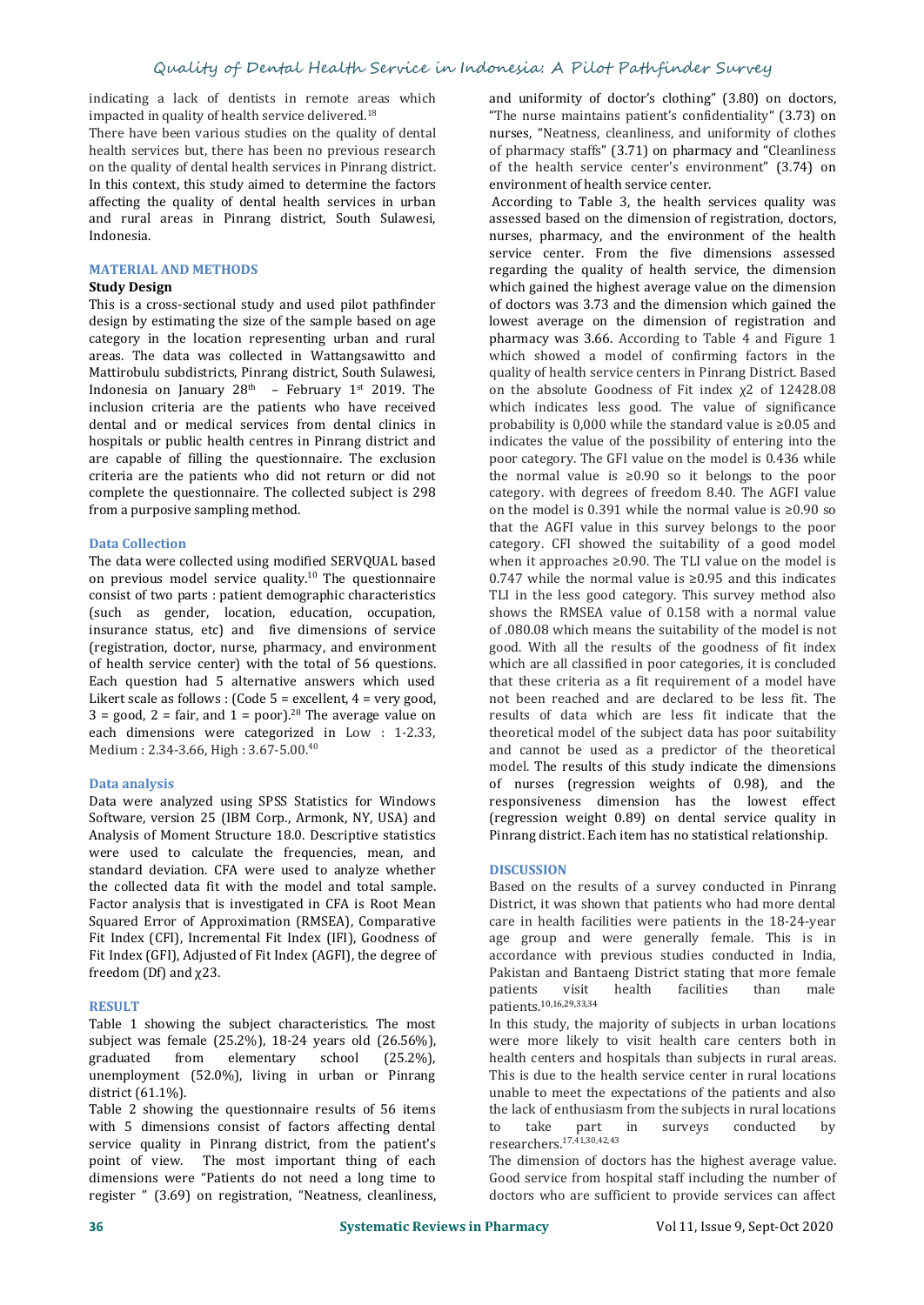### Quality of Dental Health Service in Indonesia: A Pilot Pathfinder Survey

patients as much as 60% to be able to return to health care facilities. This indicates that the number of doctors can influence the patient's assessment of the quality of health care services.<sup>23,36</sup> Whereas the items that most study of our influence the quality of care are the accuracy of the *Information* influence the quality of care are the accuracy of the examinations performed by doctors. This result is in accordance with research conducted in Malaysia, which stated that the knowledge of doctors when conducting quality<br>Health examinations and when conducting questions and answers with patients influences patients' trust when receiving care and evaluating patients for the quality of services provided.<sup>2,32,44-46</sup>

Based on table 3, the registration dimension and pharmaceutical dimension get the lowest average of the five dimensions of service quality. This is in line with  $\epsilon$ research conducted in Malaysia and Bangladesh which states that one of the things that affect service quality from the registration dimension is waiting time. Patients sometimes depend on functional aspects such as administrative procedures when assessing the quality of services in the health service center.<sup>30,35,32,39</sup>

The quality of services provided influences expectations expectations, patients will say quality services and will develop to be satisfied with these services. On the other hand, if the patient feels the service is not in accordance with his expectations, the service is deemed not to have a lead. Patients in general have expectations that pharmacists should be more friendly, more responsive to patient needs, provide medication to patients with fast time, clearer drug writing, a more comfortable and **enhance confortable** and **enhance** cleaner waiting room. The quality of services provided will certainly affect the feelings and satisfaction of patients.37,38,40,47,48

Accessible health services can produce developments in the use of health services by patients. Some actions need<br>Health. to be taken to improve the quality of services at health facilities. Health care staff including nurses, registration staff, and doctors must continue to be trained in order to fulfill the large number of patients' expectations. Desires and expectations of patients should be heard in order to ensure quality health services in both rural and urban areas. On the other hand, the environment in health care centers must also be cleaner and healthier. This can be used by the relevant health agencies to develop a program in order to increase quality services.<sup>39,49-45</sup>

#### **CONCLUSION**

Factors affecting quality in dental health service in Pinrang district in each dimension were "The staffs are quick to handle the patients" on registration dimension, "Accuracy of examination performed by a doctor" on doctors dimension, "Nurses are quick to handle patient complaints" on nurses dimension, "Peace in the health service center's environment" on health service environment dimension.

#### **REFERENCES**

1. Ministry of Health of the Republic of Indonesia. (2018). Law of the Republic of Indonesia Number 4 of 2018 concerning Obligations of Hospitals and Obligations of Patients. Indonesia.

- 2. Kim, K. H., Kim, K. J., Lee, D. H., & Kim, M. G. (2019). Identification of critical quality dimensions for continuance intention in mHealth services: Case study of onecare service. *International Journal of*  $M$ anagement, https://doi.org/10.1016/j.ijinfomgt.2018.12.008
- 3. Gupta, K. S., & Rokade, V. (2016). Importance of quality in health care sector: A review. *Journal of*<br> *Health* Management, 18(1), 84-94. *Health Management*, *18*(1), 84-94. https://doi.org/10.1177%2F0972063415625527
- 4. Ekici, O., Tengilimoglu, D., & Isik, O. (2017). Evaluating the current situation of oral and dental healthcare services in turkey and recommending solutions. *Health Policy and Technology*, *6*(3), 368- 378. https://doi.org/10.1016/j.hlpt.2017.07.006
- 5. Dopeykar, N., Bahadori, M., Mehdizadeh, P., Ravangard, R., Salesi, M., & Hosseini, S. M. (2018). Assessing the quality of dental services using SERVQUAL model. *Dental Research Journal*, *15*(6), 430.
- 6. Rahardjo, A., & Maharani, D. A. (2014). A review of Indonesia's Dental Health-past, present and future. *Int <sup>J</sup> Clin Prev Dent*, *<sup>10</sup>*(3), 121-6. http://dx.doi.org/10.15236/ijcpd.2014.10.3.121
- Iqbal W, Faran F, Yashfika AB, Shoro FN. (2018). Evaluation of dental care through patient satisfaction feedback – a cross sectional at dental institute of OJHA hospital, Karachi, Pakistan. Adv Dent & Oral Health. 8: 001-2
- 8. Chang, W. J., & Chang, Y. H. (2013). Patient satisfaction analysis: Identifying key drivers and enhancing service quality of dental care. *Journal of*<br>*Dental Sciences*, *8*(3), 239-247. *Dental Sciences*, *8*(3), 239-247. https://doi.org/10.1016/j.jds.2012.10.006
- 9. John, J., Yatim, F. M., & Mani, S. A. (2011). Measuring service quality of public dental health care facilities in Kelantan, Malaysia. *Asia Pacific Journal of Public Health*, *<sup>23</sup>*(5), 742-753. https://doi.org/10.1177%2F1010539509357341
- 10. Akbar, F. H., & Jaya, M. T. (2017). Relationship between service quality on public health center and patient satisfaction. *Glob J Health Sci*, *9*(7), 96-102. https://doi.org/10.5539/gjhs.v9n7p96
- 11. Qazi, S. H., Mumtaz, R., & Sajjad, S. (2017). Service quality assessment at a public dental hospital islamabad. *Pakistan Oral & Dental Journal*, *37*(4), 604-607.
- 12. Behrad, T., Masoud, A., & Sara, V. (2018). Level of Satisfaction of Patients With Dental Care Services<br>Provided by Dental Clinic of Shahrekord University. Provided by Dental Clinic of Shahrekord University. *International Journal of Epidemiologic Research*, *<sup>5</sup>*(4).
- 13. Al Johara, A. (2010). Factors affecting utilization of dental health services and satisfaction among adolescent females in Riyadh City. *The Saudi dental journal*, *22*(1), 19-25. https://doi.org/10.1016/j.sdentj.2009.12.004
- 14. Adebayo, E. T., Adesina, B. A., Ahaji, L. E., & Hussein, N. A. (2014). Patient assessment of the quality of dental care services in a Nigerian hospital. *Journal of*  $Administration,$ http://dx.doi.org/10.5430/jha.v3n6p20<br>15. Ramírez, R. C., Toledo, G. D., & Franz, L. N. (2018).
- Patient satisfaction and quality of emergency dental care in Chilean public health services. *Journal of Oral Research*, *7*(6), 176-183.
- 16. Dewi, F. D., Sudjana, G., & Oesman, Y. M. (2011). Patient satisfaction analysis on service quality of dental health care based on empathy and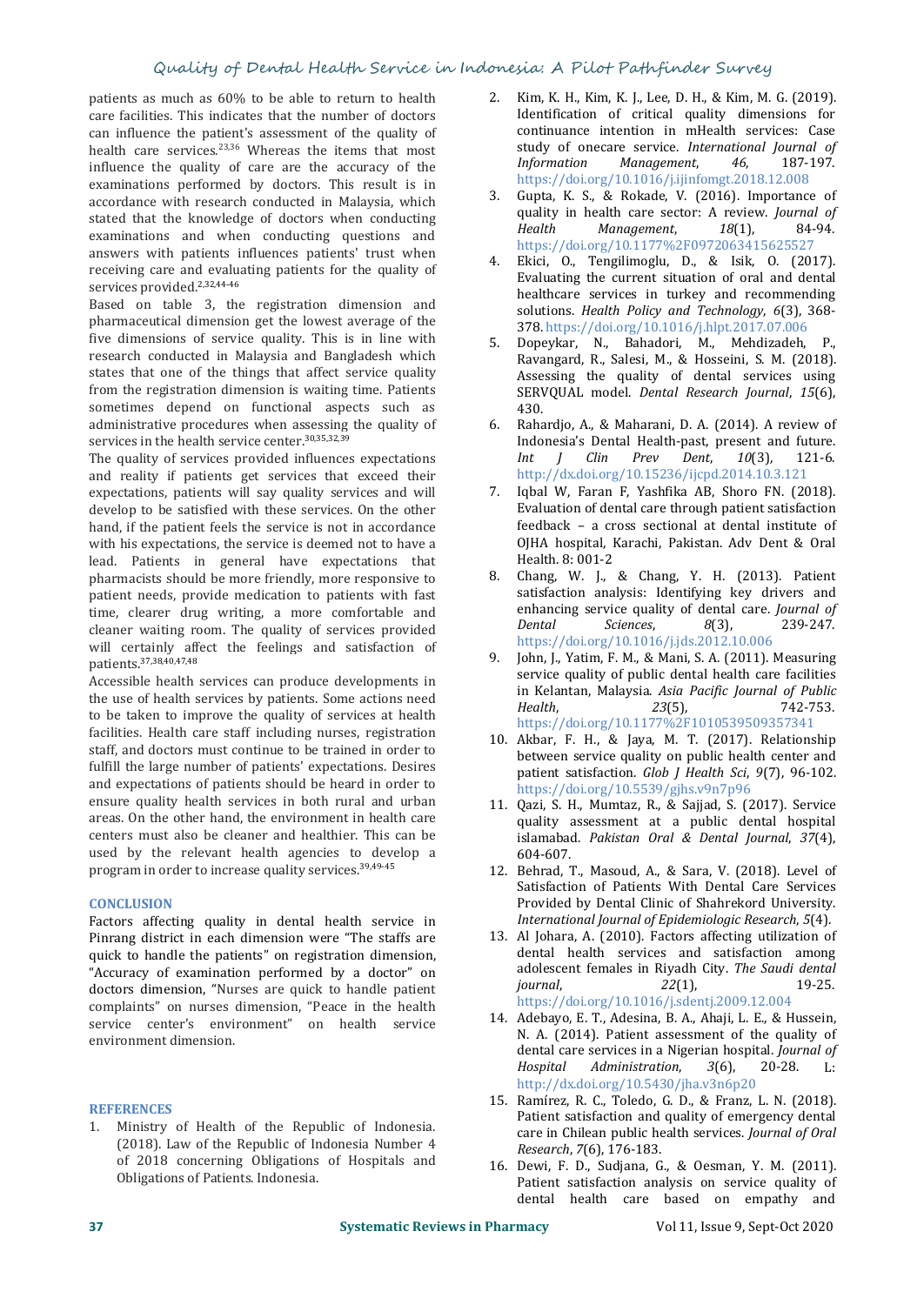responsiveness. *Dental research journal*, *8*(4), 172. https://dx.doi.org/10.4103%2F1735-3327.86032<br>Kalaja, R., Myshketa, R., & Scalera, F. (2016), Service 54.

- 17. Kalaja, R., Myshketa, R., & Scalera, F. (2016). Service quality assessment in health care sector: the case of Durres public hospital. *Procedia-Social and Behavioral Sciences*, *235*, 557-565. https://doi.org/10.1016/j.sbspro.2016.11.082 Res J, 2(8), 86-90.
- 18. Pinrang District Government. (2014). Regional District in the year of 2014-2019. 166.
- 19. Campbell, S., & Tickle, M. (2013). What is quality primary dental care?. *British dental journal*, *215*(3), 135-139. https://doi.org/10.1038/sj.bdj.2013.740
- 20. Mohebifar, R., Hasani, H., Barikani, A., & Rafiei, S. (2016). Evaluating service quality from patients' perceptions: application of importance–performance analysis method. *Osong public health and research perspectives*, *7*(4), 233-238.
- 21. Mthethwa, S. R., & Chabikuli, N. J. (2016). Comparing repeat and first visit patients' satisfaction with service quality at Medunsa Oral Health Centre. *South African Dental Journal*, *71*(10), 454-459.
- 22. Ramez, W. S. (2012). Patients' perception of health care quality, satisfaction and behavioral intention: an empirical study in Bahrain. *International Journal of Business and Social Science*, *3*(18).
- 23. Baldwin, A., & Sohal, A. (2003). Service quality factors and outcomes in dental care. *Managing Service Quality: An International Journal*. 13: 207- 8,215

https://doi.org/10.1108/09604520310476472

- 24. Chang, C. S., Chen, S. Y., & Lan, Y. T. (2013). Service quality, trust, and patient satisfaction in  $\frac{7}{11}$ , interpersonal-based medical service encounters. BMC health services research, 13(1), 22. https://doi.org/10.1186/1472-6963-13-22
- 25. Irfan, S. M., Ijaz, A., & Farooq, M. M. (2012). Patient satisfaction and service quality of public hospitals in Pakistan: an empirical assessment. *Middle east journal of scientific research*, *12*(6), 870-877.
- 26. Hojat, M., Louis, D. Z., Maxwell, K., Markham, F., perceptions of physician empathy, satisfaction with physician, interpersonal trust, and compliance. physician, interpersonal trust, and compliance. *International Journal of Medical Education*, *<sup>1</sup>*, 83. https://dx.doi.org/10.5116%2Fijme.4d00.b701
- 27. World Health Organization. (2013). Oral health surveys basic methods fifth edition. WHO library cataloguing in publication data. 19
- 28. Bahadori, M., Raadabadi, M., Ravangard, R., & http://dx.doi.org/10.15562/jdmfs.v1i3.313<br>Baldacchino, D. (2015). Factors affecting dental 42. Akbar, F. H., Pasiga, B. D., & Montho, R. (2017). Baldacchino, D. (2015). Factors affecting dental service quality. *International journal of health care quality assurance*. 28:682-3 https://doi.org/10.1108/IJHCQA-12-2014-0112
- 29. Hassali, M. A., Alrasheedy, A. A., Ab Razak, B. A., Al- Tamimi, S. K., Saleem, F., Haq, N. U., & Aljadhey, H. (2014). Assessment of general public satisfaction with public healthcare services in Kedah, Malaysia. The Australasian medical journal, 7(1), 35. https://dx.doi.org/10.4066%2FAMJ.2014.1936
- 30. Azizan, N. A., & Mohamed, B. (2013). The effects of perceived service quality on patient satisfaction at a public hospital in state of Pahang, Malaysia. *encounter*, *2*(3).
- 31. Xie, Z., & Or, C. (2017). Associations between waiting times, service times, and patient satisfaction in an endocrinology outpatient department: A time study

and questionnaire survey. *INQUIRY: The Journal of Health Care Organization, Provision, and Financing*, *<sup>54</sup>*, 0046958017739527. https://doi.org/10.1177%2F0046958017739527

- 32. Pandit, A., Varma, E. L., & Pandit, D. A. (2016). Impact of OPD waiting time on patient satisfaction. *Int Educ*
- medium-term development planning in Pinrang and quality of health care services in India: a<br>District in the year of 2014-2019. 166. The comparative study on urban and rural hospitals. 33. Pramanik, A. (2016). Patients' perception of service quality of health care services in India: a Journal of Health Management, 18(2), 205-217. https://doi.org/10.1177%2F0972063416637695
	- 34. Fatima, T., Malik, S. A., & Shabbir, A. (2018). Hospital healthcare service quality, patient satisfaction and loyalty. *International Journal of Quality & Reliability Management*. 16 https://doi.org/10.1108/IJQRM- 02-2017-0031
- https://doi.org/10.1016/j.phrp.2016.05.002 service quality dimensions on patient satisfaction in<br>Mthethwa, S. R., & Chabikuli, N. I. (2016). Comparing the private healthcare industry in Pakistan. *Journal* 35. Rehaman, B., & Husnain, M. (2018). The impact of service quality dimensions on patient satisfaction in the private healthcare industry in Pakistan. *Journal of Hospital and Medical Management*, *<sup>4</sup>*(1), 1-8.
	- 36. Maqsood M, Humera M, Robina K, et.al. (2017). Effects of hospital service quality on patient satisfaction and behavioral intention of doctors and nurses. Saudi J Med Pharm Sci. 3:556-567
	- 37. Mainoo, G. O., Addo, B., & Boadi, A. G. (2014). TQM health practices and client satisfaction in a selected health facility in Ghana. *IJM*, *5*(8), 47-56.
	- 38. Kautsar, A. P., Nurhayati, N. R., & Gozali, D. (2017). Effect of prescription waiting time on patient satisfaction mediated by service quality of pharmacy unit in public hospital in Bandung city.*National Journal of Physiology, Pharmacy and Pharmacology*, *<sup>7</sup>*(11), 1230-1234. http://dx.doi.org/10.5455/njppp.2017.7.062121907 2017
	- 39. Hussain, M. M., & Raihan, M. M. H. (2015). Patients' satisfaction with public health care services in bangladesh: some critical issues. *Malaysian Journal of Medical and Biological Research*, *2*(2), 115-126.
- Wender, R., & Gonnella, J. S. (2010). Patient Asian context: An empirical evidence from Pakistan. 40. Shafiq, M., Naeem, M. A., Munawar, Z., & Fatima, I. (2017). Service quality assessment of hospitals in Asian context: An empirical evidence from Pakistan. *INQUIRY: The Journal of Health Care Organization, Provision, and Financing*, *54*, 0046958017714664. https://doi.org/10.1177%2F0046958017714664
	- 41. Akbar, F. H., & Pratiwi, R. (2016). Patient satisfaction against the quality of dental health services at dental polyclinic of Tenriawaru General Hospital in Bone Regency. *J dentomaxillofac sci*, *1*(3), 352-60. http://dx.doi.org/10.15562/jdmfs.v1i3.313
	- Association between service health quality and patient satisfaction–a case study of people in north mamuju, indonesia 2017. *International Journal of Management (IJM)*, *8*(1).
	- 43. Akbar, F. H., & Pasiga, B. (2017, August). Patient satisfaction level with health care quality at Dental Hospital of Hasanuddin University. In *8th International Conference of Asian Association of Indigenous and Cultural Psychology (ICAAIP 2017)*. Atlantis Press. https://dx.doi.org/10.2991/icaaip- 17.2018.59
	- 44. Akbar, F. H., Pratiwi, R., & Cendikiawan, R. (2017). Relationship between oral health status with knowledge, attitude, and behavior of elementary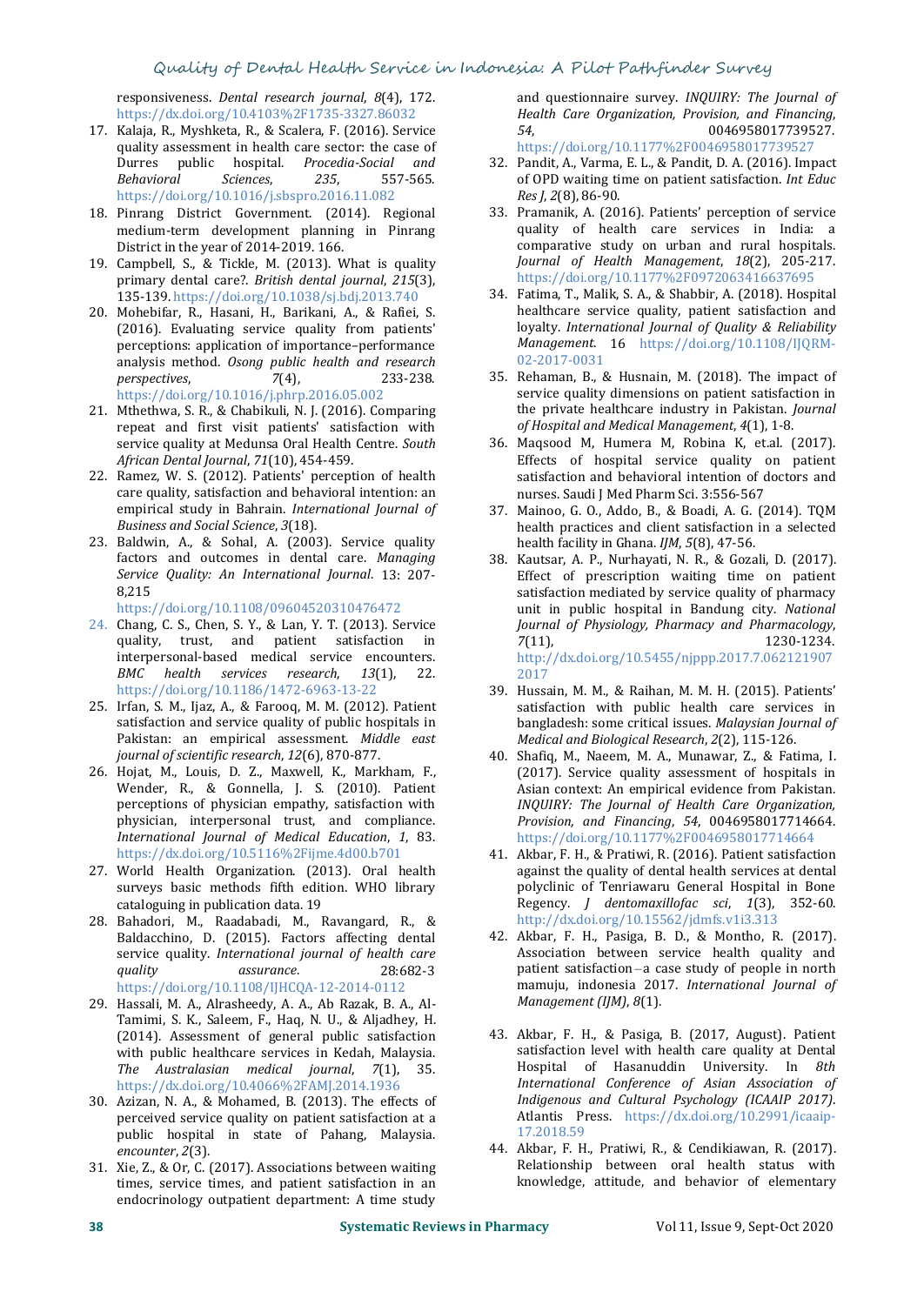school children. *Journal of International Dental and Medical Research*, *10*(3), 921-926.

- 45. Husain, F. A., & Tatengkeng, F. (2017). Oral health related quality of life appraised by OHIP-14 between urban and rural areas in Kutai Kartanegara Regency, Indonesia: Pilot pathfinder survey. *The Open Dentistry Journal*, *<sup>11</sup>*, 557. 557
- 46. Akbar, F. H., Pratiwi, R., Samad, R., & Fanissa, F. (2017, October). Patient satisfaction on health service center in urban and rural area. In *Health Science International Conference (HSIC 2017)*. Atlantis Press. https://dx.doi.org/10.2991/hsic- 17.2017.14
- 47. Akbar, F. H., & Ayuandyka, U. (2018). Gender and age differences in patient satisfaction with dental care in the urban and rural areas of Indonesia: Pilot pathfinder survey. Pesquisa Brasileira em *Odontopediatria e Clinica Integrada*, *18*(1), 4093.
- 48. Akbar, F. H., Pasiga, B., Samad, R., Pratiwi, R., Anwar, A. I., Djamaluddin, N., & Ulfa, L. (2018). Evaluation of Expectations and Perceptions on Quality of Dental Services in Bantaeng District, South Sulawesi, Indonesia, 2018. *Journal of International Dental and Medical Research*, *11*(3), 938-944.
- 49. Akbar, F. H., Pasinringi, S., & Awang, A. H. (2019). Factors Affecting Dental Center Service Quality in Indonesia. *Pesquisa Brasileira em Odontopediatria e*

*Clínica Integrada*, *19*.

https://doi.org/10.4034/pboci.2019.191.53

- 50. Akbar, F. H., Pasinringi, S., & Awang, A. H. (2020). Assessment of Patient Satisfaction Level to Dental Health Care Services in Indonesia. *Pesquisa Brasileira em Odontopediatria e Clínica Integrada*, *20*,4825.
- https://dx.doi.org/10.2174%2F1874210601711010<br>557 conditions in urban and rural areas in Indonesia. 51. Akbar, F. H., Pasinringi, S., & Awang, A. H. (2019). Relationship between health service access to dental conditions in urban and rural areas in Indonesia. *Pesquisa Brasileira em Odontopediatria <sup>e</sup> Clínica Integrada*, *19*. https://doi.org/10.4034/pboci.2019.191.83
	- 52. Akbar, F. H., Rivai, F., Abdullah, A. Z., Awang, A. H., & Maretta, Y. A. (2020), Dental tourism: New strategies for the health care in Indonesia. International Journal for the health care in Indonesia. *International Journal of Scientific and Technology Research. <sup>9</sup>*(2), 1432– 1433.
- pathfinder survey. *Pesquisa Brasileira em* (2020). Relation of patient satisfaction level with http://dx.doi.org/10.4034/PBOCI.2018.181.80<br>Indonesia 2018. International Journal of Scientific 53. Akbar, F. H., Alfian, A. A., & Maretta, Y. A. oral health status on health insurance user in Indonesia 2018. *International Journal of Scientific and Technology Research*. *<sup>9</sup>*(1), 3351–3357.
	- 54. Akbar, F. H., Ulfah, & Maretta, Y. A. (2020). The effect of health services quality on satisfaction and loyalty in West Sulawesi Province, Indonesia. *International Journal of Advanced Science and Technology*. *29*(5), 3763–3777.

**Table 1**. Distribution of Subjects According To The Demographic Characteristics

|     | 0/2 |
|-----|-----|
| $-$ |     |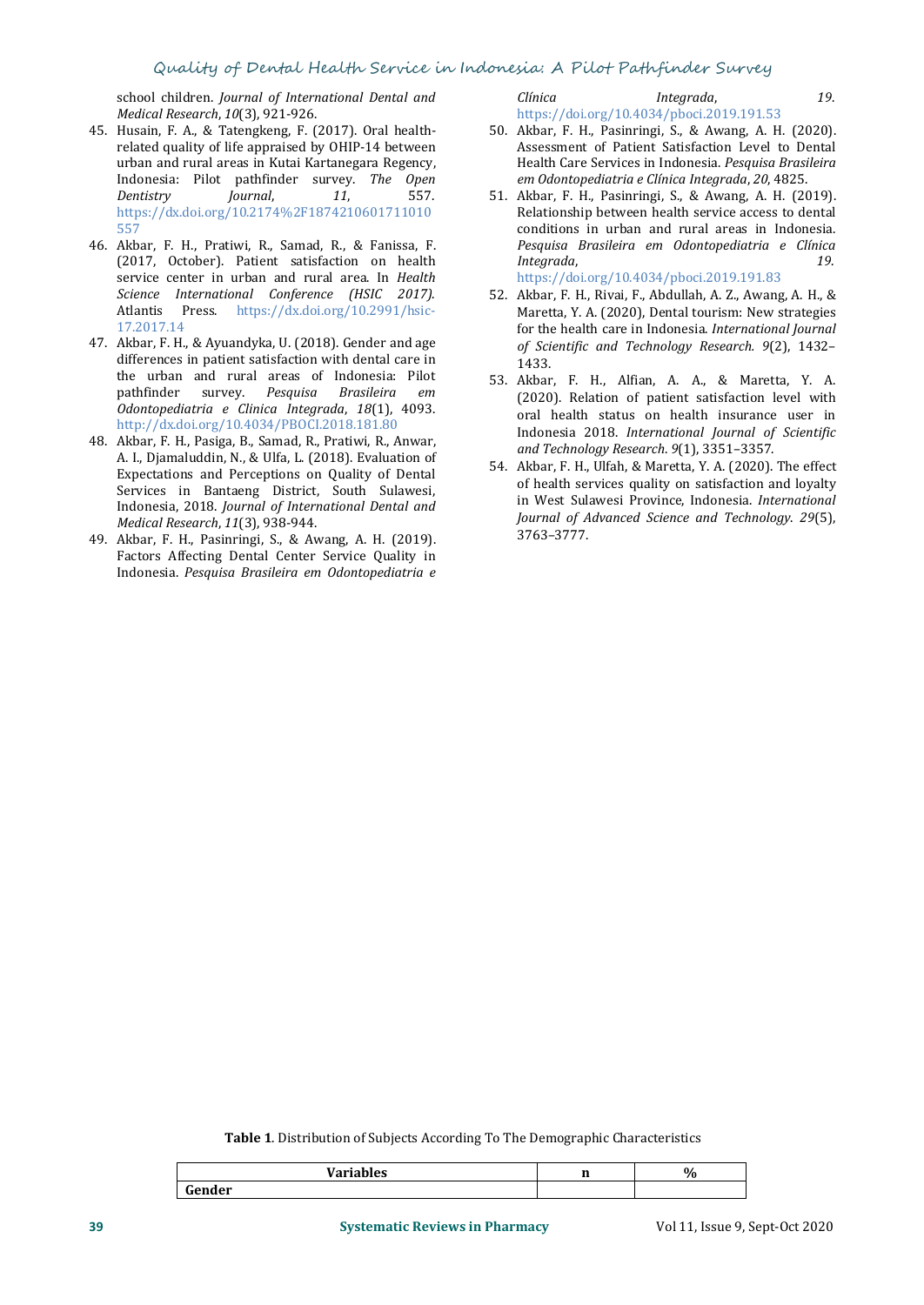## Quality of Dental Health Service in Indonesia: A Pilot Pathfinder Survey

| Male                              | 74           | 24.8 |
|-----------------------------------|--------------|------|
| Female                            | 224          | 75.2 |
| Age                               |              |      |
| 18-24 years                       | 79           | 26.5 |
| 25-34 years                       | 31           | 10.4 |
| 35-44 years                       | 66           | 22.1 |
| 45-55 years                       | 62           | 20.8 |
| >56 years                         | 60           | 20.1 |
| <b>Educational Status</b>         |              |      |
| Uneducated                        | 48           | 16.1 |
| Graduated from elementary school  | 75           | 25.2 |
| Graduated from junior high school | 49           | 16.4 |
| Graduated from high school        | 72           | 24.2 |
| Bachelor's degree                 | 45           | 15.1 |
| Master's degree                   | 8            | 2.7  |
| Doctoral degree                   | $\mathbf{1}$ | 0.3  |
| <b>Occupational Status</b>        |              |      |
| Unemployment                      | 155          | 52.0 |
| Farmer                            | 30           | 10.1 |
| Labor                             | 6            | 2.0  |
| Enterpreneur                      | 39           | 13.1 |
| <b>Government Employees</b>       | 17           | 5.7  |
| Private Employees                 | 32           | 10.7 |
| Others                            | 19           | 6.4  |
| <b>Location</b>                   |              |      |
| Urban                             | 184          | 61.7 |
| Rural                             | 114          | 38.3 |
|                                   |              |      |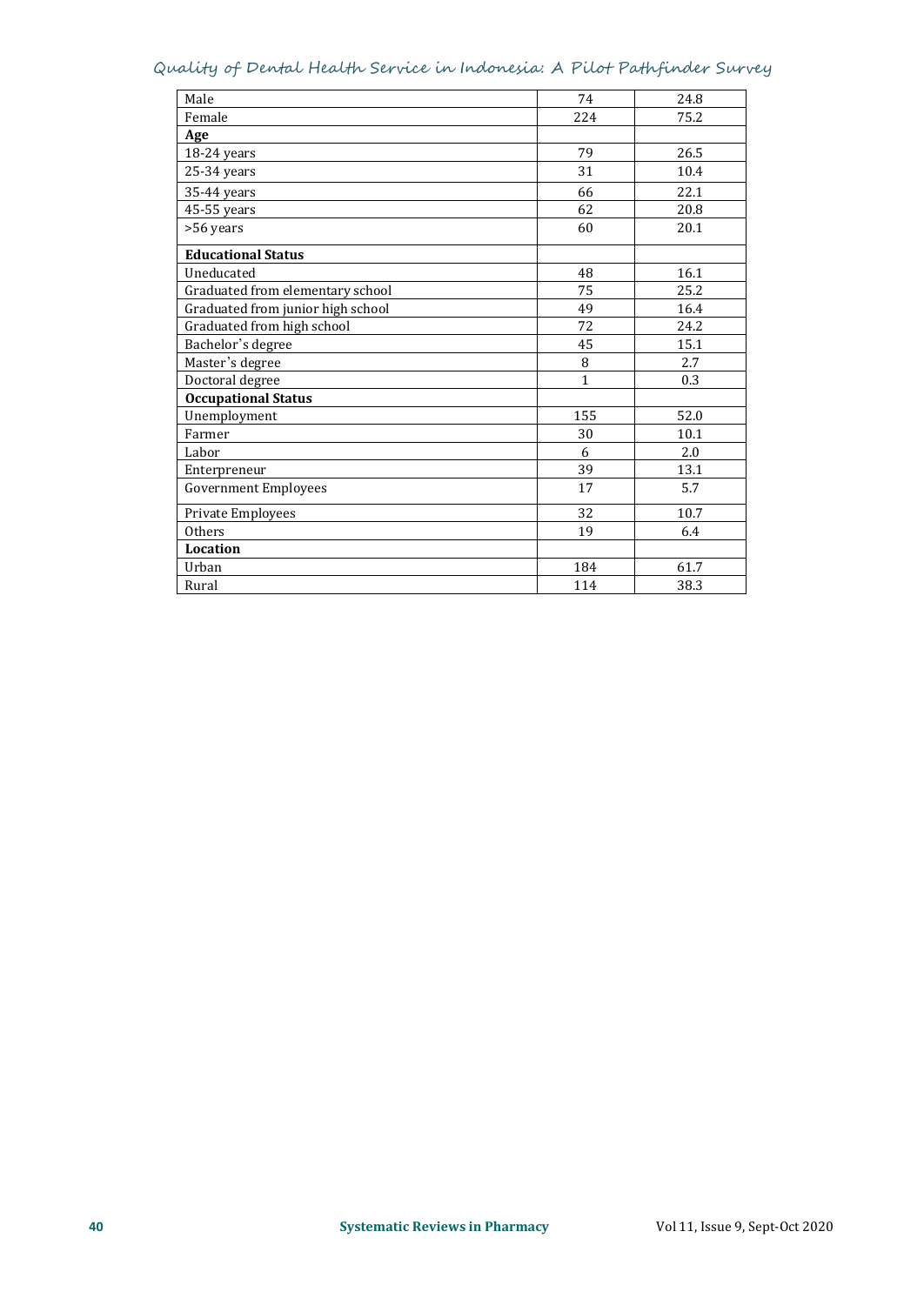| <b>Quality Dimensions</b> | Items                                                     | Mean | <b>SD</b> | Category |
|---------------------------|-----------------------------------------------------------|------|-----------|----------|
| Registration              | The facility provided in registration                     | 3.68 | 0.92      | High     |
|                           | The number of staffs providing the services               | 3.68 | 0.94      | High     |
|                           | The easy accessibility to the health center               | 3.66 | 0.91      | Medium   |
|                           | Neatness, cleanliness, and uniformity of staffs' clothing | 3.60 | 0.98      | Medium   |
|                           | The cleanliness of registration                           | 3.68 | 0.99      | High     |
|                           | Patients do not need a long time to register              | 3.65 | 0.99      | Medium   |
|                           | A fair service regardless of social status                | 3.69 | 1.03      | High     |
|                           | The staffs' information can be trusted                    | 3.67 | 0.97      | High     |
|                           | The staff carries out the task appropriately              | 3.65 | 0.97      | Medium   |
|                           | The staffs are empathy to the patients                    | 3.65 | 0.95      | Medium   |
|                           | The staffs are quick to handle the patients               | 3.63 | 0.95      | Medium   |
|                           | Service schedule is on time                               | 3.65 | 0.95      | Medium   |
|                           |                                                           |      |           |          |
|                           |                                                           |      |           |          |
| <b>Doctors</b>            | Number of doctors who provide the services                | 3.62 | 1.08      | Medium   |
|                           | Neatness, cleanliness, and uniformity of doctor's         | 3.80 | 0.96      | High     |
|                           | clothing                                                  |      |           |          |
|                           | Doctors arrived on time                                   | 3.74 | 0.96      | High     |
|                           | Accuracy of examination performed by a doctor             | 3.74 | 0.92      | High     |
|                           | The correct explanation about the drugs' usage            | 3.73 | 0.92      | High     |
|                           | Doctor's responsiveness to the patient's complaints       | 3.74 | 0.89      | High     |
|                           | Doctor gives a chance to patient to ask                   | 3.72 | 0.92      | High     |
|                           | Doctor tries to calm the patient's fear                   | 3.74 | 0.89      | High     |
|                           | Doctor's attitude gives a sense of security               | 3.74 | 0.90      | High     |
|                           | Doctor serve the patient's family well                    | 3.78 | 0.89      | High     |
|                           | Doctor explains the answers of patient's question         | 3.77 | 0.88      | High     |
|                           | Doctor keeps the patient's confidentiality                | 3.76 | 0.86      | High     |
|                           |                                                           |      |           |          |
| <b>Nurses</b>             | Neatness, cleanliness and uniformity of nurse's clothes   | 3.70 | 0.86      | High     |
|                           | Number of nurses who provide services                     | 3.71 | 0.83      | High     |
|                           | The nurse arrived on time                                 | 3.70 | 0.83      | High     |
|                           | Skilled nurses use medical equipment                      | 3.71 | 0.90      | High     |
|                           | Nurses are quick to handle patient complaints             | 3.70 | 0.88      | High     |
|                           | The nurse provides careful service                        | 3.70 | 0.88      | High     |
|                           | The nurse acts immediately when needed                    | 3.71 | 0.83      | High     |
|                           | Nurses spend time communicating with patients             | 3.77 | 1.40      | High     |
|                           | Nurses provide friendly service                           | 3.70 | 0.83      | High     |
|                           | The nurse's attitude gives a sense of security            | 3.72 | 0.84      | High     |
|                           | The nurse maintains patient's confidentiality             | 3.73 | 0.86      | High     |
|                           |                                                           |      |           |          |
|                           |                                                           |      |           |          |
| Pharmacy                  | Neatness, cleanliness, and uniformity of clothes of       | 3.71 | 0.85      | High     |
|                           | pharmacy staffs                                           |      |           |          |
|                           | Number of pharmacy staffs who provide services            | 3.69 | 0.81      | High     |
|                           | The medicine needed is in the hospital                    | 3.68 | 0.82      | High     |
|                           | The medicine is neatly arranged                           | 3.71 | 0.79      | High     |
|                           | Comfort of waiting place for medicine                     | 3.66 | 0.85      | Medium   |
|                           | Cleanliness of the pharmacy room                          | 3.65 | 0.88      | Medium   |
|                           | Clarity of writing on the medicine card                   | 3.62 | 0.84      | Medium   |
|                           | The pharmacy staff clearly conveys how to use the drug    | 3.67 | 0.86      | High     |
|                           | The time for taking the drug is not too long              | 3.59 | 0.93      | Medium   |
|                           | The pharmacy staff provide friendly service               | 3.64 | 0.87      | Medium   |
|                           | Supply of medication needed by the patient                | 3.71 | 0.79      | High     |
|                           |                                                           |      |           |          |
|                           |                                                           |      |           |          |

#### **Table 2.** Factors Affecting Health Center Service Quality in Pinrang District